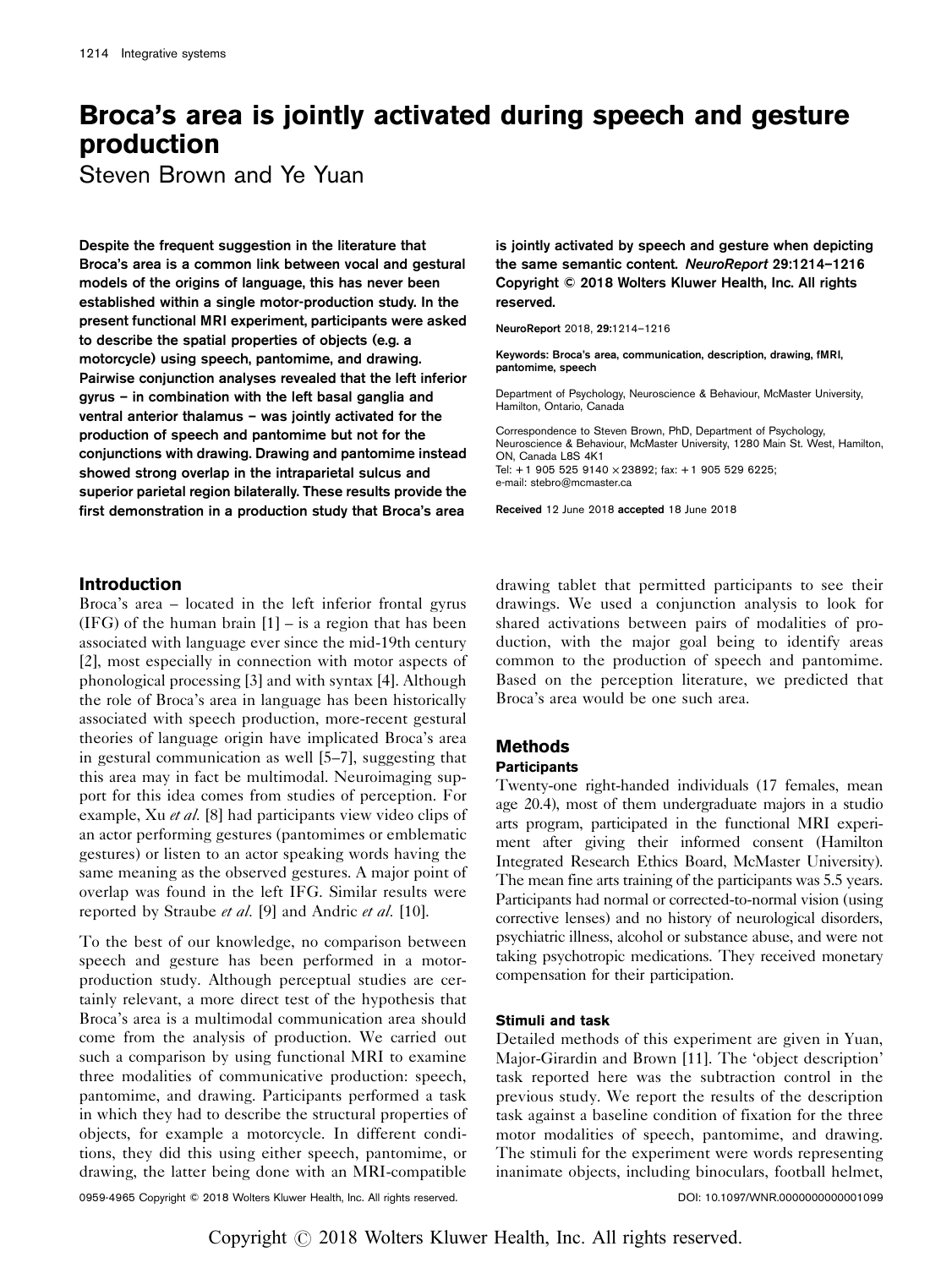and helicopter. Participants were explicitly instructed to focus on the structural properties of the objects and to avoid representing the objects' uses so as to maintain a descriptive emphasis on the objects themselves, rather than on people. It is important to note that no participant described a given object using more than one productionmodality (i.e. there was no within-subject repetition), and the full set of object/modality pairings was achieved in a between-subject manner by creating three separate stimulus sets across the pool of 21 participants, as produced using a Latin squares approach. For the drawing condition, participants produced images on an MRI-compatible drawing tablet [\[12,13\]](#page-2-0) using their right hand. They had full visual feedback of their drawings during the task.

During a task epoch, a given object-related word and the associated production-modality were displayed for 8 s, during which time the participants were instructed to plan what they were going to do but to not respond physically. The screen was then replaced by a grey canvas, and participants were given an 18 s production phase to depict the stimulus item using the assigned modality. There was then a 4 s 'stop' signal, followed by a 'ready' screen for 2 s as a transition between stimuli. Each task epoch thus lasted 32 s. For the analysis, the stop and ready periods were eliminated, resulting in 26 s epochs made up of 8 s of planning and 18 s of production. During the baseline fixation trials, a crosshair was displayed for 16 s. Each of the four MRI scans had a duration of 7 min (420 s).

Detailed imaging parameters and imaging-analysis methods are reported in Yuan, Major-Girardin and Brown [\[11\]](#page-2-0). Functional image analyses were conducted using BrainVoyager QX (version 2.8.0; Brain Innovation, Maastricht, The Netherlands). Images were normalized to the Talairach template [\[14\]](#page-2-0). Each participant's task-versusfixation contrast was processed using a fixed-effects analysis, corrected for multiple comparisons using a Bonferroni correction at a threshold P value of less than 0.05, followed by a random-effects group-level analysis thresholded at false discovery rate  $q$  value of less than 0.001. Pairwise conjunction analyses were performed at false discovery rate q value of less than 0.05 ( $k = 4$ ).

## Results

Figure 1 shows the results of the three pairwise conjunction analyses across the three modalities. The speech/pantomime conjunction showed activations in the left IFG (Talairach coordinates − 45, 5, 13 in Brodmann area 44), as well as in the putamen bilaterally  $(-18, 2, 10)$ and 21, 5, 13) and the left ventral anterior thalamus  $(-3, 1)$ − 10, 16) that is the thalamic target of the basal ganglia. Neither of the conjunctions with drawing showed IFG activations, although they both showed a weak activation in the left putamen. The lower panel of Fig. 1 shows that pantomime and drawing shared extensive bilateral, but left-dominant, activations in the intraparietal sulcus (IPS)



Conjunction analysis. Axial views of the pairwise conjunction results from the description versus fixation contrast for each modality. Left panel: conjunction of speech and pantomime; middle panel: conjunction of speech and drawing; right panel: conjunction of pantomime and drawing. Results are displayed at false discovery rate  $q$  value less than 0.05. The Talairach z coordinate is shown to the right of each row of slices. The left side of the slice is the left side of the brain. BG, basal ganglia, highlighting the putamen; IFG, inferior frontal gyrus (Brodmann area 44); IPS, intraparietal sulcus; L, left; R, right; THAL, thalamus, highlighting the ventral anterior thalamus.

and the superior parietal lobule, which were absent in the two conjunctions with speech. The strongest IPS peaks were at  $-30$ ,  $-58$ , 52 in Brodmann area 7 and at  $-36$ , −40, 49 in area 40. The pantomime/drawing conjunction also showed bilateral activations in the region of V5/ MT + associated with motion perception (not shown). The peak coordinate in the left hemisphere was at  $-48$ , −70, 4 in Brodmann area 37.

#### **Discussion**

Theories of language origin tend to be polarized between 'vocal' and 'gestural' models [\[6,7,15](#page-2-0)–17]. However, one thing that they have in common is the claim that Broca's area is a critical area for the emergence of language in humans, suggesting that this area is not just vocal but is multimodal. Although previous perceptual studies have confirmed the multimodal nature of Broca's area, no previous study has directly examined this issue using multimodal production. In the present fMRI study, participants created descriptions of objects based on word prompts, and did so using speech, pantomime, and drawing. Pairwise conjunction analysis revealed that the left IFG was jointly activated for speech and pantomime, but not for the conjunctions with drawing. This overlap in Broca's activation in a motor-production task supports previous findings using perceptual tasks [8–[10\]](#page-2-0).

Another neural system that was jointly activated in the speech/pantomime conjunction, but not in the conjunctions with drawing, was the basal ganglia, including the putamen bilaterally and the ventral anterior thalamus